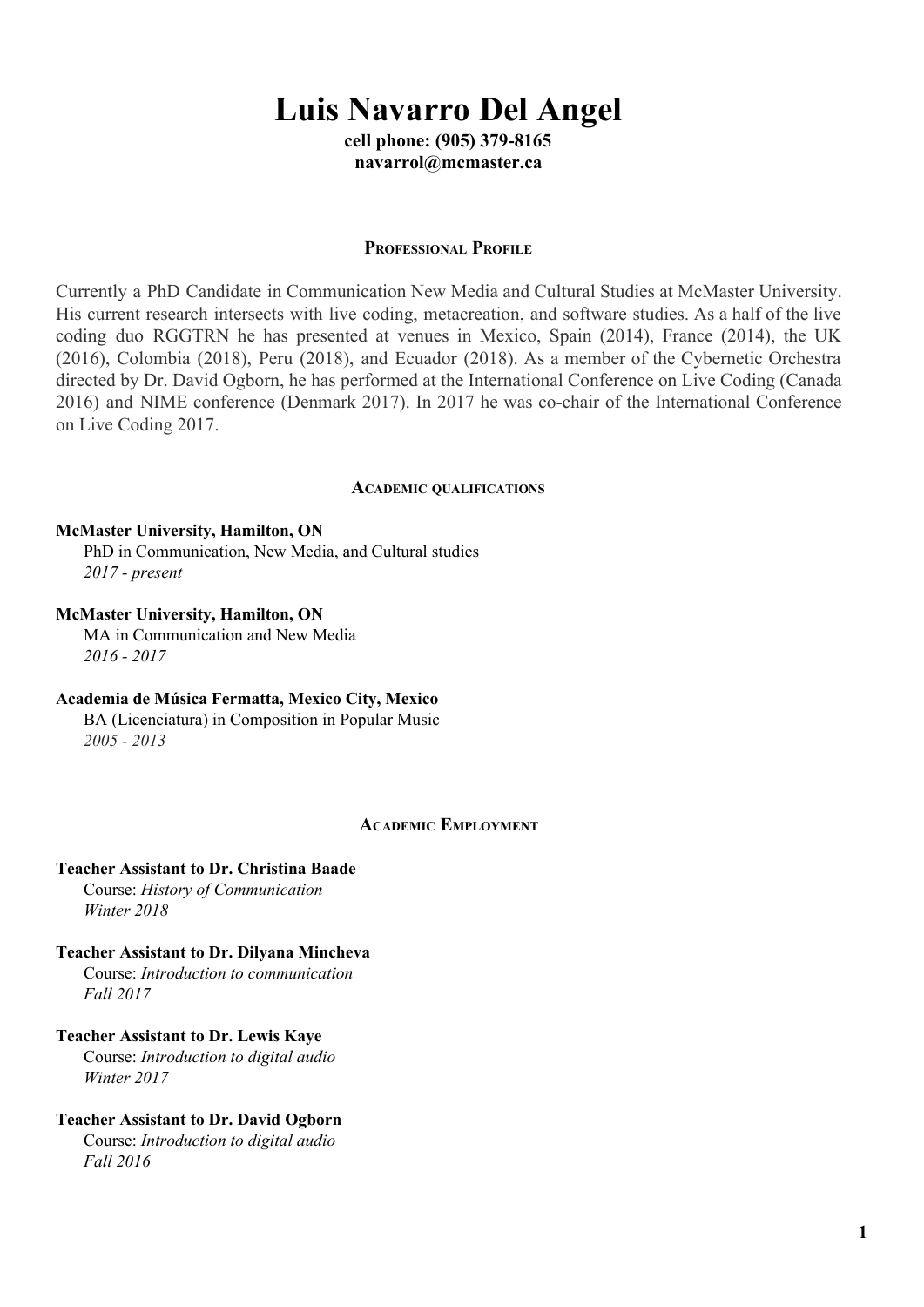# **Research Assistant to Dr. David Ogborn**

Project title: *Inner Ear: An interactive web-based sound-focused aural training technology Summer 2017 – present*

Project title: *Browser-based Structure Editing for Live Coding Patterns Fall 2016 – Summer 2017*

## **EMPLOYMENT HISTORY**

Elementary school teacher, Edu-kids, Mexico *2014-2015*

After school music teacher, Rockville Academy, Mexico *2011-2014*

Internship, National Center for the Arts, Mexico *2010-2013*

## **PUBLICATIONS**

Navarro, L. & Ogborn, D. (accepted). Cacharpo:Co-performing Cumbia Sonidera with Deep Abstractions. In *Proceedings of the International Conference on Live Coding, ICLC 2017.*

Ocelotl, E., Teixido, M. & Navarro. L. (accepted). Saborítmico: A report from the dance floor in Mexico. *Dancecult: Journal of Electronic Dance Music Culture.*

## **PANELS AND PAPER PRESENTATIONS**

Panel on live coding and the visual @International Conference on Live Coding (Canada, 2016)

Presentation of the paper "Cacharpo: co-performing cumbia sonidera with deep abstractions" @International Conference on Live Coding (Mexico, 2017)

# **SELECTED LIVE CODING PERFORMANCES**

**RGGTRN** @*Algorave* at Festival ART, (CO, 2018)

**The Cybernetic Orchestra** @New Interfaces for Musical Expression (Denmark, 2017)

**The Cybernetic Orchestra** @International Conference on Live Coding (Canada, 2016)

**RGGTRN** @*Algorave* at Open Data Institute, (UK, 2016)

**RGGTRN** @*Algorave* at Abject Gallery, (UK, 2016)